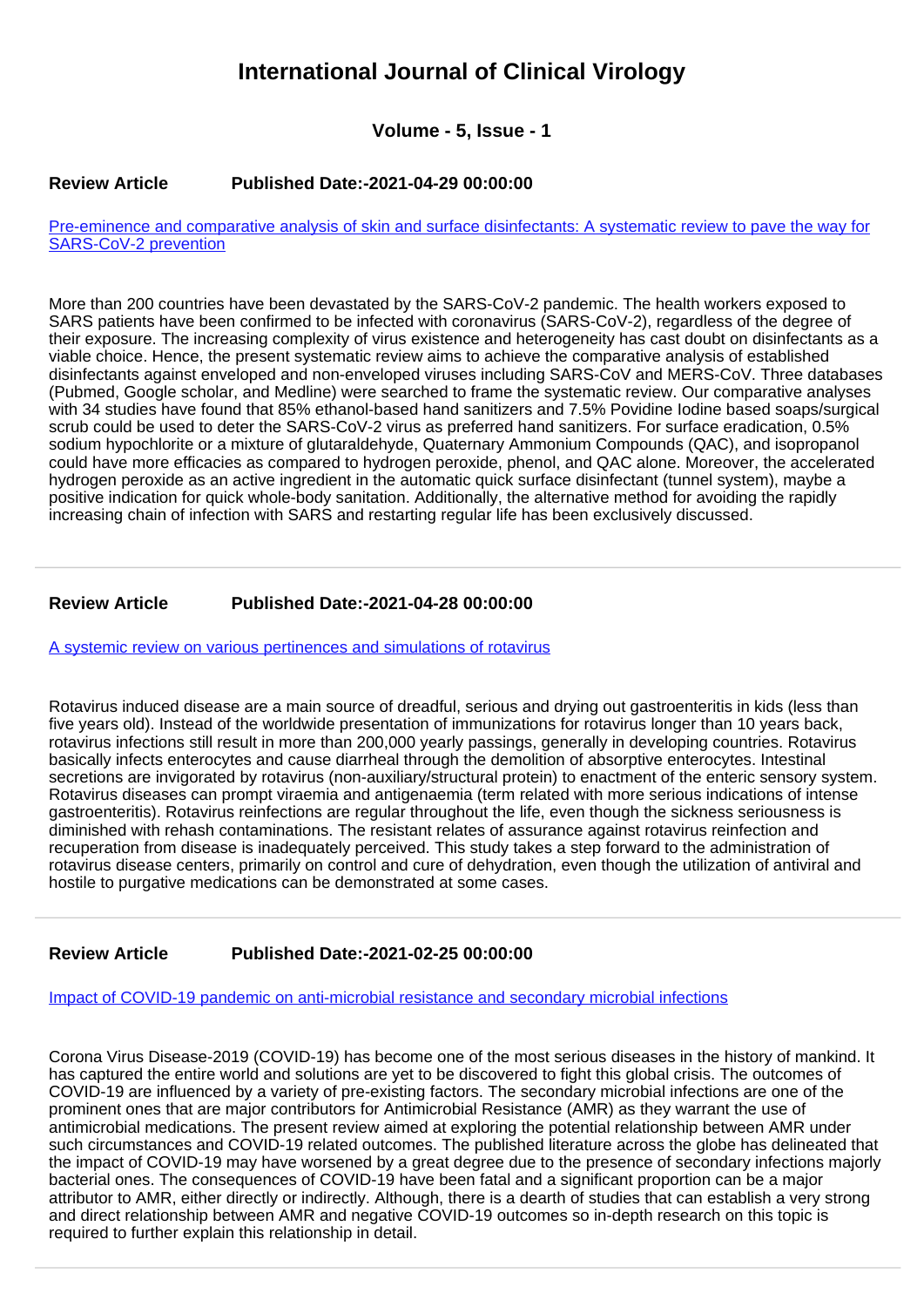# **Research Article Published Date:-2021-02-16 10:00:00**

[COVID-19 New variant and air pollution relationship: how airborne mutagens agent can act on genoma viruses](https://www.clinvirologyjournal.com/articles/ijcv-aid1031.pdf) [expression: Hypothesis of work](https://www.clinvirologyjournal.com/articles/ijcv-aid1031.pdf)

Before actual COVID-19 pandemia coronavirus was not so dangerous like now.

In December 2019 - January 2020 in Wuhan first and then in other places this coronavirus was responsible of a first wave of severe pulmonitis responsible of many deaths.

Wuhan and other region involved first was high level air polluted and industrial area.

New COVID-19 variant in last part of 2020 and in first month of 2021 was responsible of great diffusion of this pandemic disease.

UK, South Africa and brasilian new variant show higher diffusion then the first wave of COVID-19.

Aim of this work is to analyze relationship with air pollution and the possibility that mutagen substantia inside of this microenvironment can produce new variant trough an genetic pressure process.

RNA viruses are normally subjected by natural mutation but some phenomena can contribute to accelerate this process and their airborne – aeresols microenvironment is relevant.

Some air pollutants are recognized as mutagen factors by literature.

### **Review Article Published Date:-2021-02-16 00:00:00**

[Living with 'Long COVID-19': The long-term complications and sequelae](https://www.clinvirologyjournal.com/articles/ijcv-aid1030.pdf)

Introduction - the perennial pandemic: It is being increasingly realised that the COVID-19 may have become the new reality associated with human existence world over and the mankind may have to live with it for years or even decades. Further, the grievous nature of the disease is evolving further with the genomic changes in the virus in form of mutations and evolution of variants, with enhanced infectivity and probably virulence. There are serious challenges posed by the SARS-CoV-2 virus and COVID-19 as the disease.

COVID-19 as acute and chronic disease: On exposure to the SARS-CoV-2 virus, not all patients develop a disease. Further, for those who develop the disease, there is a large variation in disease severity. The known factors including the constituent factors and several still unknown factors influence the disease manifestations, its course, and later the convalescent phase as well. In fact, substantial continuing morbidity after resolution of the infection indicates persisting multisystem effects of COVID-19.

The 'long COVID-19' or 'long haulers': The patients who continue to suffer with persisting symptoms have been described as long haulers and the clinical condition has been called post-COVID-19 or 'long COVID-19'. The diagnosis should be entertained if various symptoms and signs linger well beyond the period of convalescence in COVID-19. With the chronicity, there occur inflammatory changes and damage in various organs, and the extent of organ damage determines the long-term effects.

Management of 'long COVID' syndrome: The 'long COVID' syndrome has multi-system involvement, variable presentation, and unpredictable course. Following clinical and investigational assessment, the patients should be managed as per clinical manifestations, extent of organ damage and associated complications. The findings from various studies indicate that preventing further organ damage in 'long COVID' is crucial.

The long COVID's prognostic challenges: As apparent, the 'long COVID' afflictions are more common than realized earlier. The symptoms can escalate in patients with co-morbid conditions. The persistent symptoms among COVID-19 survivors pose new challenges to the healthcare providers and may be suitably managed with a combination of pharmacological and non-pharmacological treatments, and holistic healthcare.